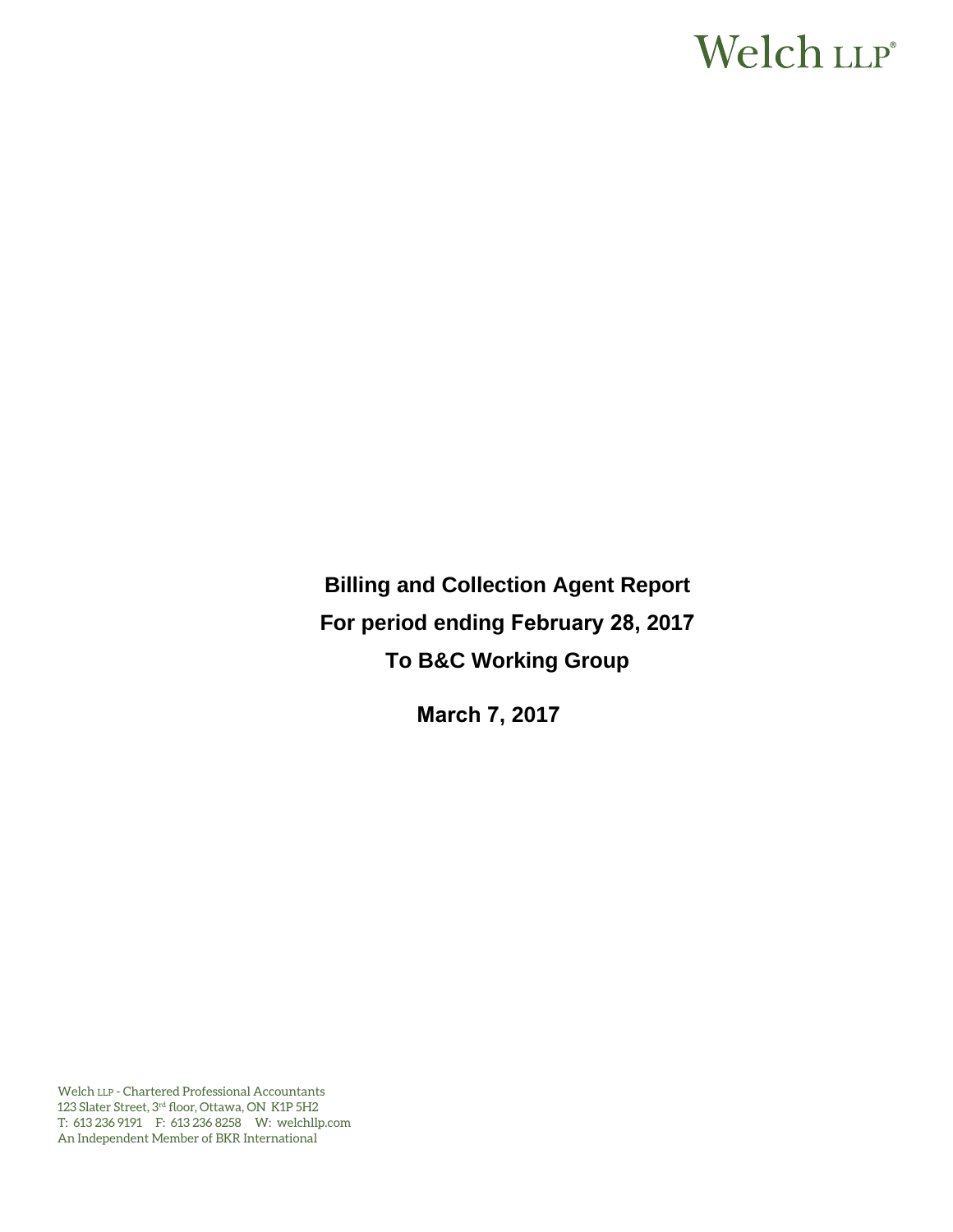### **NANPA FUND STATEMENT OF FINANCIAL POSITION February 28, 2017**

| <b>Assets</b>                                    |          |                 |
|--------------------------------------------------|----------|-----------------|
| Cash Balance in bank account                     |          | \$<br>3,553,039 |
| Receivable from US Carriers                      | 148,424  |                 |
|                                                  |          |                 |
| Receivable from Canada                           | 9,741    |                 |
| Receivable from Caribbean countries              | 5,481    |                 |
| Receivables forwarded to Treasury for collection | 89,761   |                 |
| Allowance for uncollectible accounts             | (99,100) | 154,307         |
| <b>Total assets</b>                              |          | 3,707,346       |
| Less: Accrued liabilities (see below for makeup) |          | (500, 079)      |
| <b>Fund balance</b>                              |          | 3,207,267       |
| <b>Makeup of Accrued Liabilities</b>             |          |                 |
| <b>Welch LLP</b>                                 | 28,336   |                 |
| <b>NEUSTAR Pooling 1K Block</b>                  | 256,157  |                 |
| <b>NEUSTAR NANP Administration</b>               | 209,832  |                 |
| Data Collection Agent - USAC                     | 5,754    |                 |
|                                                  | 500,079  |                 |
|                                                  |          |                 |

**\*\*\*\*\*\*\*\*\*\*\*\*\*\*\*\*\*\*\*\*\*\*\*\*\*\*\*\*\*\*\*\*\*\*\*\*\*\*\*\*\*\*\*\*\*\*\*\*\*\*\*\*\*\*\*\*\*\*\*\*\*\*\*\*\*\*\*\*\*\*\*\*\*\*\*\*\***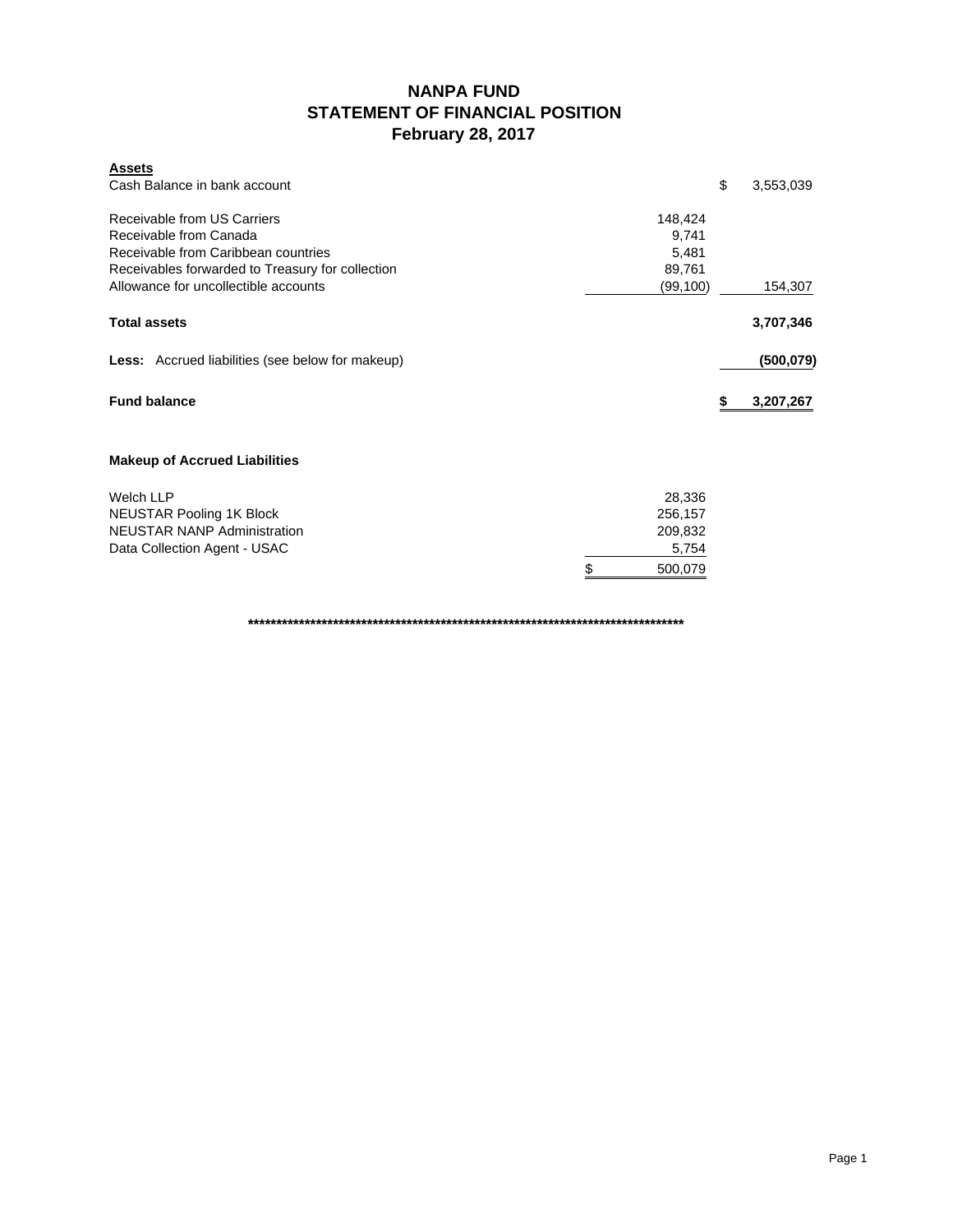#### **NANPA FUND FORECASTED STATEMENT OF CHANGES IN FUND BALANCE OCTOBER 2016 TO SEPTEMBER 2017**

|                                                                     |            | Actual               |                          |                      |                      | <b>Budget</b>        |                      |                      |                          |                          |                    |                          |                    |                    | Variance between<br>forecasted results |                             |
|---------------------------------------------------------------------|------------|----------------------|--------------------------|----------------------|----------------------|----------------------|----------------------|----------------------|--------------------------|--------------------------|--------------------|--------------------------|--------------------|--------------------|----------------------------------------|-----------------------------|
|                                                                     |            | Oct-16               | <b>Nov-16</b>            | Dec-16               | $Jan-17$             | Feb-17               | Mar-17               | Apr-17               | May-17                   | <b>Jun-17</b>            | <b>Jul-17</b>      | Aug-17                   | <b>Sep-17</b>      | <b>Total</b>       | <b>Budget</b>                          | and budget at Sept<br>30/17 |
| Revenue<br><b>International Contributions</b><br>Canada             | (1)        | 19,483               | 9,742                    | 9,741                | 9,741                | 9,741                | 9,741                | 9,741                | 9,741                    | 9,741                    | 9,741              | 9,741                    |                    | 116,894            | 116,894                                |                             |
| Caribbean countries<br><b>Total International Contributions</b>     | (1)        | 24.439<br>43,922     | $\sim$<br>9,742          | $\sim$<br>9,741      | $\sim$<br>9,741      | $\sim$ $-$<br>9,741  | 9,741                | $\sim$<br>9,741      | $\sim$<br>9,741          | $\sim$<br>9,741          | $\sim$<br>9,741    | $\sim$<br>9,741          | . .                | 24,439<br>141,333  | 24,439<br>141,333                      |                             |
| Domestic Contributions - US carriers                                | (1)        | 4,440,157            | 141,285                  | 142,274              | 144.440              | 147.472              | 142,291              | 142,291              | 142,291                  | 142,291                  | 142,291            | 142,291                  |                    | 5,869,374          | 5,775,123                              | 94,251                      |
| Late filing fees for Form 499A                                      | (2)        | 2,300                | (800.00)                 | 800                  | $\sim$               | 400                  | $\sim$               | $\sim$               | $\overline{\phantom{a}}$ | $\overline{\phantom{a}}$ | $\sim$             | $\overline{\phantom{a}}$ | 80,000             | 82,700             | 80,000                                 | 2,700                       |
| Interest income                                                     | (3)        | 470                  | 587                      | 904                  | 388                  | 295                  | 417                  | 417                  | 417                      | 416                      | 416                | 416                      | 416                | 5,559              | 5,000                                  | 559                         |
| <b>Total revenue</b>                                                |            | 4.486.849            | 150.814                  | 153,719              | 154.569              | 157,908              | 152,449              | 152,449              | 152,449                  | 152,448                  | 152,448            | 152,448                  | 80,416             | 6,098,966          | 6,001,456                              | 97,510                      |
| <b>Expenses</b><br><b>NANPA Administration</b>                      | (4)        | 241,963              | 209,832                  | 212,034              | 210,753              | 209,832              | 212,364              | 189,864              | 189,864                  | 189,864                  | 195,561            | 195,560                  | 202,122            | 2,459,613          | 2,425,461                              | 34,152                      |
| 1K Block Pooling                                                    | (5)        | 353,567              | 257,865                  | 255,403              | 255,291              | 256,157              | 258,989              | 258,989              | 258,989                  | 258,989                  | 258,989            | 258,989                  | 258,988            | 3,191,205          | 3,107,867                              | 83,338                      |
| <b>Billing and Collection</b><br>Welch LLP<br>Data Collection Agent | (6)<br>(7) | 28,336<br>5,806      | 28,336<br>5,328          | 28,336<br>7,508      | 28,336<br>8,162      | 28,336<br>5,930      | 31,169<br>5,754      | 31,169<br>5,754      | 31,169<br>5,754          | 31,169<br>5,754          | 31,169<br>5,754    | 31.169<br>5,754          | 31,169<br>5,754    | 359,863<br>73,012  | 374,028<br>69,950                      | (14, 165)<br>3,062          |
| <b>Annual Operations Audit</b>                                      | (8)        | $\sim$               | $\sim$                   | $\sim$               | 46,000               | $\sim$               | $\sim$               | $\sim$               | $\sim$                   | $\sim$                   | $\sim$             |                          |                    | 46,000             | 47,000                                 | (1,000)                     |
| <b>Bank Charges</b>                                                 | (9)        | 4,132                | 6,031                    | 5,171                | 3,185                | 3.111                | 3,083                | 3,083                | 3,083                    | 3,083                    | 3,083              | 3,083                    | 3,083              | 43,211             | 37,000                                 | 6,211                       |
| <b>Carrier Audits</b>                                               | (10)       | $\sim$               | $\overline{\phantom{a}}$ | $\sim$               | $\sim$               | $\sim$               | $\sim$               |                      | 300,000                  | $\overline{\phantom{a}}$ |                    | $\sim$                   |                    | 300,000            | 300,000                                |                             |
| Bad debt expense                                                    | (11)       | 5,648)               | 3,287                    | 29,958               | 8,096                | 3,810                | 3,333                | 3,333                | 3,333                    | 3,333                    | 3,333              | 3,333                    | 3,333              | 48,640             | 40,000                                 | 8,640                       |
| <b>Total expenses</b>                                               |            | 628,156              | 504,105                  | 538,410              | 559,823              | 499,556              | 514,692              | 492,192              | 792,192                  | 492,192                  | 497,889            | 497,888                  | 504.449            | 6.521.544          | 6,401,306                              | 120,238                     |
| Net revenue (expenses)                                              |            | 3,858,693            | 353,291)                 | 384,691)             | 405,254) (           | 341,648)             | 362,243)             | 339,743)             | 639,743)                 | 339,744)                 | 345,441)           | 345,440) (               | 424,033) (         | 422,578) (         | 399,850)                               | (22, 728)                   |
| Opening fund balance                                                |            | 833,458              | 4,692,151                | 4,338,860            | 3,954,169            | 3,548,915            | 3,207,267            | 2,845,024            | 2,505,281                | 1,865,538                | 1,525,794          | 1,180,353                | 834,913            | 833,458            | 899,850                                | (66, 392)                   |
| <b>Closing fund balance</b>                                         |            | 4,692,151            | 4,338,860                | 3,954,169            | 3,548,915            | 3,207,267            | 2,845,024            | 2,505,281            | 1,865,538                | 1,525,794                | 1,180,353          | 834,913                  | 410,880            | 410,880            | 500,000                                | (89, 120)                   |
| Fund balance makeup:<br>Contingency<br>Surplus                      |            | 500,000<br>4.192.151 | 500,000<br>3.838.860     | 500,000<br>3.454.169 | 500,000<br>3.048.915 | 500,000<br>2.707.267 | 500,000<br>2.345.024 | 500,000<br>2.005.281 | 500,000<br>1.365.538     | 500,000<br>1.025.794     | 500,000<br>680.353 | 500,000<br>334.913       | 500,000<br>89,120) | 500,000<br>89,120) | 500,000                                |                             |
|                                                                     |            | 4.692.151            | 4.338.860                | 3.954.169            | 3.548.915            | 3.207.267            | 2.845.024            | 2.505.281            | 1.865.538                | 1.525.794                | 1.180.353          | 834.913                  | 410.880            | 410.880            | 500,000                                |                             |

**(1)** The US carrier contributions for the period from October 2016 to September 2017 and the International contributions are based upon actual billings.

(2) These fees represent the \$100 late filing fee charged to those companies that do not file the Form 499A by the due date.

**(3)** Interest income projections are estimates

(4) The cost of NANP administration is based on the contract in force until June 2017. Estimates are used for July to September 2017. \$130,000 is also added for potential change orders anticipated to be issued by Sep 2017.

(5) The cost for 1K Block Pooling Administration is based on the contract in force until July 14, 2017. Estimates based on the existing contract amounts are used for July 15, 2017 to September 30, 2017.

**(7)** The expense for the Data Collection Agent is based on estimate of costs by USAC. (6) The cost of B&C Agent is based on the current interim contract with Welch LLP in force until April 30, 2017 plus 10% as recommended by the FCC.

**(8)** The expense for the annual operations audit performed by Ernst & Young LLP is based on the quote given.

**(9)** Bank fees are an expense to the Fund.

**(10)** The budget allowed \$300,000 for carrier audits.

**(11)** The allowance covers all accounts considered potentially uncollectible at February 28, 2017.

#### **Assumptions: Reconciliation of forecast at September 30, 2017 to budget**

| Budgeted fund balance at September 30, 2017 - contingency                                                                       | 500,000   |
|---------------------------------------------------------------------------------------------------------------------------------|-----------|
| Decrease in fund balance between budget period                                                                                  | (66, 392) |
| Additional billings over estimate from budget                                                                                   | 94,251    |
| Late filing fees (reversal) for Form 499A                                                                                       | 2,700     |
| Underestimate of interest earned to date compared to budget                                                                     | 559       |
| NANP Admin - difference between budget and actual contract awarded due to<br>variable travel costs                              | 2,295     |
| NANP Admin - change orders issued                                                                                               | (36, 447) |
| Decrease in B&C Agent costs - aniticipated 10% increase not in effect as contract<br>not yet renewed                            | 14,165    |
| Data Collection fees - Adjustment to actual from budget                                                                         | (3,062)   |
| Bad debts - Adjustment to actual from budget<br>IK Block Pooling - difference between budget and actual contract awarded due to | (8,640)   |
| variable travel costs                                                                                                           | 11,862    |
| Pooling change orders                                                                                                           | (95, 200) |
| Carrier audits that will not be performed                                                                                       |           |
| Operations Audit - Adjustment to actual from budget                                                                             | 1,000     |
| Bank fees - Adjustment to actual from budget                                                                                    | (6, 211)  |
| Forecasted fund balance at September 30, 2017                                                                                   | 410,880   |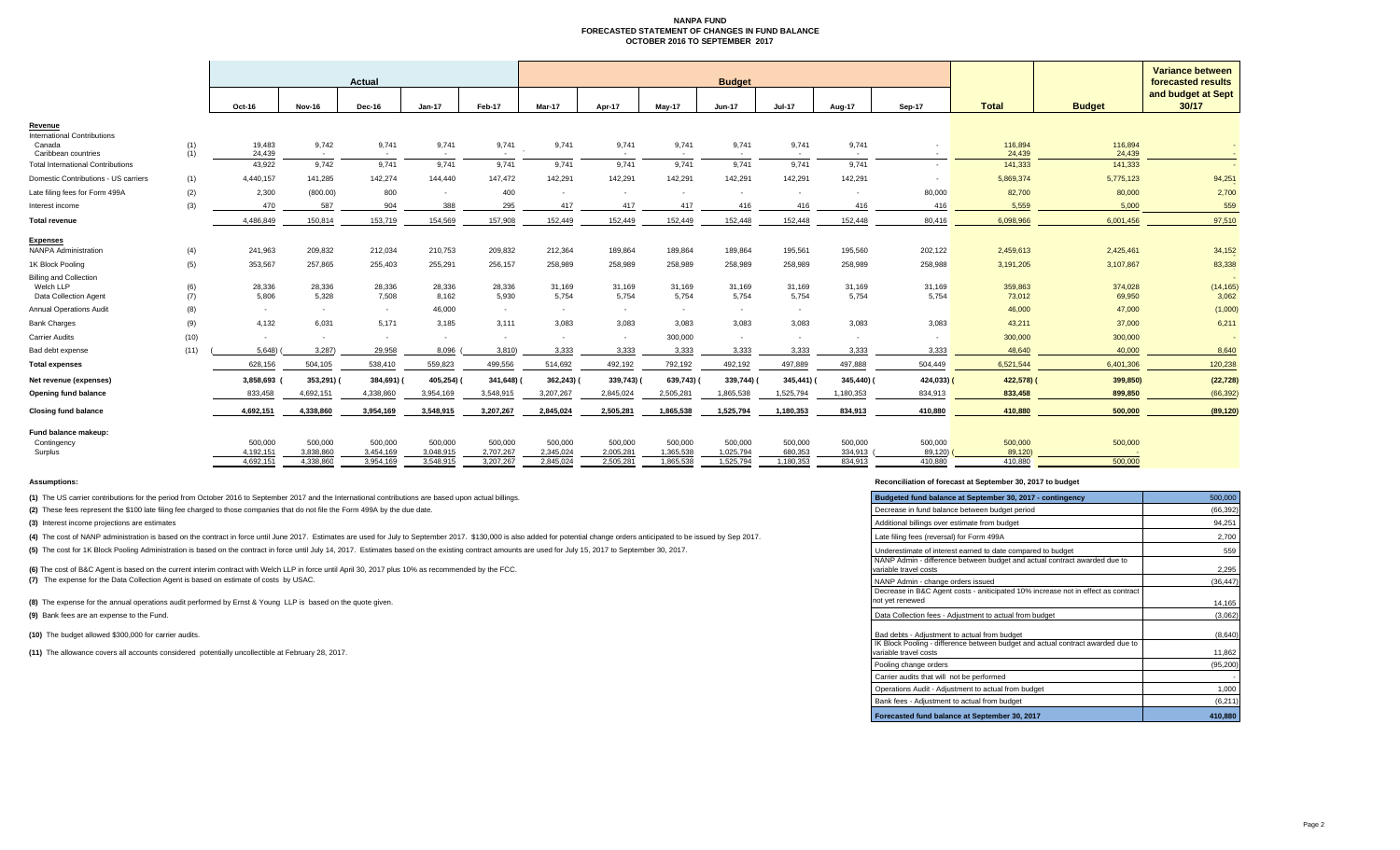#### **CURRENT AND FORECASTED LIABILITIES**

|                                                                                    |                                        |               | Current |               |                          |               |         |          |         |
|------------------------------------------------------------------------------------|----------------------------------------|---------------|---------|---------------|--------------------------|---------------|---------|----------|---------|
|                                                                                    |                                        |               | Feb-17  | <b>Mar-17</b> | <b>Apr-17</b>            | <b>May-17</b> | Jun-17  | $Jul-17$ | Aug-17  |
| <b>NEUSTAR - NANPA Administration</b>                                              |                                        |               | 209,832 | 212,364       | 189,864                  | 189,864       | 189,864 | 195,561  | 195,560 |
| - Payment authorized by the FCC in February<br>January 2017                        | 210,753                                |               |         |               |                          |               |         |          |         |
| - Authorization by the FCC has not been received for payment                       |                                        |               |         |               |                          |               |         |          |         |
| February 2017                                                                      |                                        | 209,832       |         |               |                          |               |         |          |         |
| <b>NEUSTAR -1K Block Pooling</b>                                                   |                                        |               | 256,157 | 258,989       | 258,989                  | 258,989       | 258,989 | 258,989  | 258,989 |
| - Payment authorized by the FCC in February<br>January 2017                        | 255,292<br>\$                          |               |         |               |                          |               |         |          |         |
| - Authorization by the FCC has not been received for payment                       |                                        |               |         |               |                          |               |         |          |         |
| February 2017                                                                      |                                        | 256,157<br>\$ |         |               |                          |               |         |          |         |
| Welch LLP - Billing & Collection Agent                                             |                                        |               | 28,336  | 31,169        | 31,169                   | 31,169        | 31,169  | 31,169   | 31,169  |
| - Payment authorized by the FCC in February                                        |                                        |               |         |               |                          |               |         |          |         |
| January 2017                                                                       | 28,336<br>\$                           |               |         |               |                          |               |         |          |         |
| - Authorization by the FCC has not been received for payment<br>February 2017      |                                        |               |         |               |                          |               |         |          |         |
|                                                                                    |                                        | \$<br>28,336  |         |               |                          |               |         |          |         |
| <b>USAC - Data Collection Agent</b><br>- Payment authorized by the FCC in February |                                        |               | 5,754   | 5,754         | 5,754                    | 5,754         | 5,754   | 5,754    | 5,754   |
| December 2016                                                                      | 9,916                                  |               |         |               |                          |               |         |          |         |
| January 2017                                                                       | 5,754<br>$\frac{1}{2}$<br>\$<br>15,670 |               |         |               |                          |               |         |          |         |
|                                                                                    |                                        |               |         |               |                          |               |         |          |         |
| - Authorization by the FCC has not been received for payment                       |                                        |               |         |               |                          |               |         |          |         |
| February                                                                           |                                        | 5,754<br>\$   |         |               |                          |               |         |          |         |
| <b>Carrier audits</b>                                                              |                                        |               |         |               | $\overline{\phantom{a}}$ | 300,000       |         |          |         |
| Ernst & Young LLP- Annual operations audit                                         |                                        |               |         |               |                          |               |         |          |         |
| <b>Bank Fees</b>                                                                   |                                        |               |         | 3,083         | 3,083                    | 3,083         | 3,083   | 3,083    | 3,083   |
|                                                                                    |                                        |               |         |               |                          |               |         |          |         |
| <b>Total</b>                                                                       |                                        |               | 500,079 | 511,359       | 488,859                  | 788,859       | 488,859 | 494,556  | 494,555 |